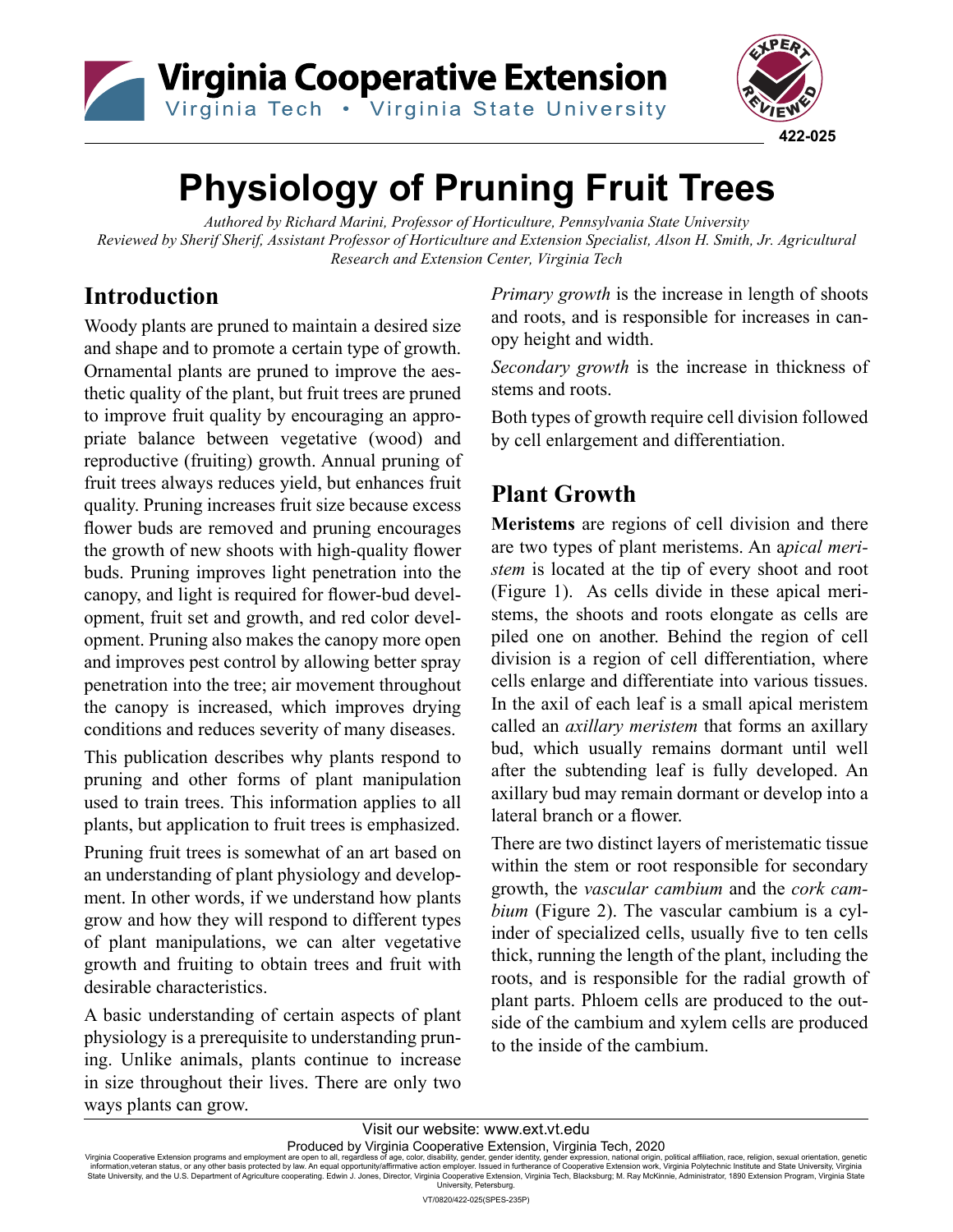

Figure 1. Longitudinal section of shoot tip shows an apical meristem, successively older leaf primordia, and axillary bud primordia.

Downward transport of sugars, nutrients, and hormones from the top of the tree to the roots occurs in the phloem tissue. Xylem cells are tube shaped, become hollow and die to form a pipe-like system through which water, hormones and mineral nutrients move from the roots to the top of the tree. Most of the radial growth of woody plants is due to activity of the vascular cambium, but a small amount results from activity in another lateral meristem, the cork cambium, located outside the vascular cambium. The cork cambium (phellogen) together with the cork cells, constitute the periderm: a protective layer of suberized dead cork cells forming the bark. Suberization is the impregnation of cell walls of cork tissue with a fatty substance called suberin. Each season new layers of cells are produced and appear as growth rings when viewed in cross-section. Over time, the xylem cells at the center of the trunk or limb are crushed and become nonfunctional as transport pipes, but they do provide structural support to hold the plant upright. While grafting it is important to line up the cambiums of the scion and the rootstock to ensure a successful graft union.

### **Buds**

Buds are important to the vegetative and reproductive growth of trees. Fruit tree training and, to a lesser extent, pruning primarily involves



Figure 2. Longitudinal cross-section of a tree trunk shows the vascular and cork cambiums.

bud manipulation. Buds are actually undeveloped shoots. When a vegetative bud is sliced longitudinally during the winter and viewed under magnification, the apical meristem at the tip, leaf primordial (developing leaves), axillary meristems, developing axillary buds, and procambial tissue (tissue that will develop into the cambium) are all visible.

Buds on fruit trees usually have about seven leaves and initial shoot elongation in the spring results from cell expansion. During late June and July some of the shoot apices will flatten out and develop into flower buds. Flower buds are actually modified shoots and the various flower tissues (petals, stigmas, anthers, etc.) are actually modified leaves. Although the process of switching from vegetative to reproductive buds is not fully understood, hormones that can be influenced by environmental factors, stresses, and plant nutrition control the process.

There are several things we can do to influence whether or not a bud becomes a flower bud or remains vegetative. In general, factors that favor rapid growth, such as high nitrogen levels in the shoot tissues, inhibit the development of flower buds. Applying growth-promoting plant growth regulators such as gibberellins usually inhibits flower-bud induction, whereas ethylene may promote flower-bud development. Mild stresses such as shoot bending and water stress may also promote flower-bud development.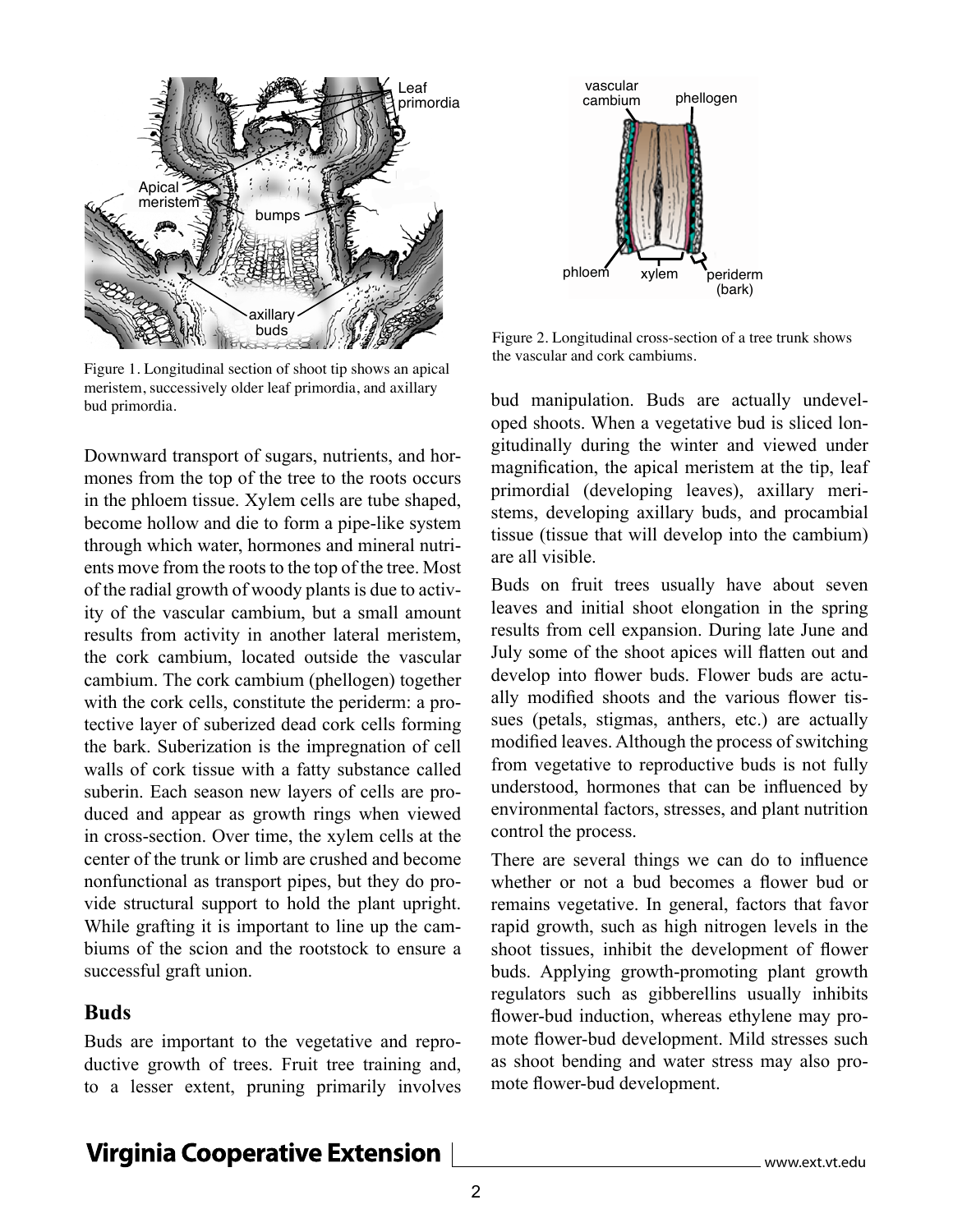Producing annual crops of high-quality fruit requires a balance between reproductive and vegetative growth. Fruit producers use various techniques, including pruning, branch bending, and plant growth-regulator sprays, to manipulate tree growth and flowering. Often these techniques affect bud dormancy, so knowledge of buds and bud dormancy is essential if we are to understand how pruning influences tree growth. It is also important to be able to identify the different types of buds on a tree, especially to distinguish between flower and vegetative buds.

Buds may be classified as to location, contents, or activity.

**Classification by content** Several types of buds commonly develop on fruit trees. *Vegetative* buds only develop into leafy vegetative shoots. *Flower* buds produce only flowers. Stone fruit trees (peach, nectarine, apricot, plum, and cherry) produce vegetative buds and flower buds. Apple and pear trees produce vegetative and *mixed* buds. Both leafy shoots and flowers emerge from mixed buds.

#### **Classification by location**

Terminal buds are located at the tip of a shoot. On stone fruit trees terminal buds are vegetative buds. Terminal buds on apple and pear trees are usually vegetative; however, some varieties such as 'Rome Beauty' produce mixed buds terminally and are referred to as "tip bearers" or "terminal bearers." Most mixed buds on apple and pear trees are formed terminally on short, less than sixinch, shoots that terminate with a rosette of leaves. These short shoots are called "spurs." Lateral buds form in the axils of leaves and are often referred to as "lateral buds" or "axillary buds." On stonefruit trees, lateral buds may be either vegetative or flower. Nodes on one-year-old shoots may have one to three buds, some of which may be flower buds and others vegetative buds. Flower buds are larger with tips that are relatively round, whereas vegetative buds are small, narrow, and pointed. In the case of apple and pear trees, lateral buds on the

previous season's growth are usually vegetative. However, lateral buds on some varieties, especially on the dwarfing rootstocks, may be mixed buds.

#### **Classification by arrangement on the stem**

The bud arrangement influences the arrangement of a fruit tree's branches and thus the tree's shape and how easy it is to manage. A *node* is the joint on a stem where a leaf is or was attached (Figure 3). Axillary buds are located in the axis above where a leaf is attached to the stem. In apples there is usually only one leaf per node, whereas three leaves often arise from a node on peach shoots. When a leaf falls in the autumn, a leaf scar remains just below the axillary bud (Figure 3). Buds are *opposite* when there are two at the same node but on opposite sides of the stem. Forsythia is an example of a plant with opposite buds. Buds are *alternate* when there is only one from each node and no one bud is on the same side of the stem as the one next above or below it. Deciduous fruit trees have buds that spiral along a shoot (Figure 4). The spiraling three-dimensional arrangement of leaves around a stem is known as *Phyllotaxy* and is expressed as a fraction, where the numerator is the number of turns to get to a leaf directly above another and the denominator is the number of buds passed.



Figure 3. Section of a limb shows nodes, leaf scars, and different types of buds.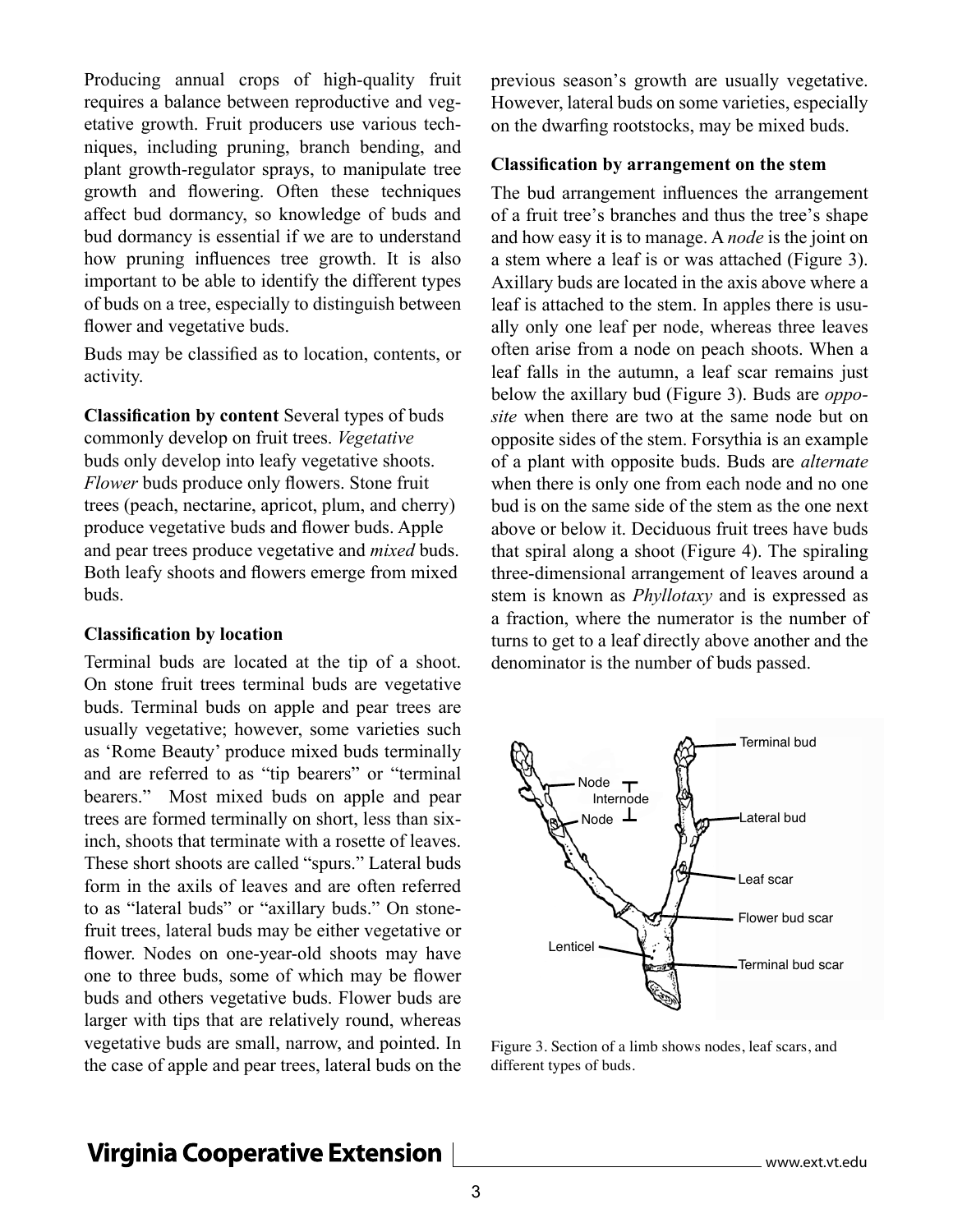

Figure 4. Shoots with alternate arrangement (left) and opposite arrangement (right). In each case the shoot has been headed and the diagram to the right of the arrow indicates how the buds respond to the heading cut.

#### **Classification by activity**

Buds are *dormant* when they are not visibly growing. When shoots develop around large pruning cuts, they usually are sprouting from dormant buds (Figure 5). *Adventitious* buds form irregularly on older portions of a plant and not at the stem tips or in the leaf axils. They form on parts of the root or stem that have no connection to the apical meristems. They may originate from either deep or peripheral tissues. For example, shoots often arise from adventitious buds growing from callus tissue around wounds. Root suckers (vigorous upright shoots developing from the roots) develop from adventitious buds on the roots.



Figure 5. Watersprouts developing from adventitious buds around a pruning cut used to lower a tree.

### **Plant Hormones**

Hormones are substances produced in very small amounts in one part of the plant and transported to another part where they cause a response. Plants produce a number of hormones that control various aspects of growth, such as stem elongation; dormancy of buds and seeds; flowering; fruit set, growth, and ripening; and the response to light and gravity. While pruning, it is useful to consider the activity of the general types of hormones, "promoters" (gibberellins and cytokinins) and "inhibitors" (auxins and abscisic acid). Promoters generally cause bud growth, cell division and elongation, and stem growth. Inhibitors are usually associated with dormancy and inhibit shoot development from seeds and buds and may be involved in flowerbud induction. It is often the ratio of promoters and inhibitors, rather than their absolute concentrations, that determines how a plant will grow. The production of plant hormones is usually controlled by environmental conditions such as temperature or day length. Vegetative growth is usually associated with low ratios of inhibitors to promoters and dormancy is usually associated with high ratios of inhibitors to promoters.

**Dormancy** is a condition characterized by temporary growth cessation and suppressed metabolism. During the winter trees appear not to be growing, but the tissues are alive, there is metabolic activity, and cells are slowly expanding and differentiating. By early October all the flower parts (petals, stigmas, anthers, etc.) can be seen in a flower bud and vegetative buds contain leaves. During the winter these various tissues continue to enlarge and differentiate. Given favorable growth conditions, some buds will develop into shoots or flowers, but others may remain dormant. By understanding the factors influencing bud dormancy we often can influence certain aspects of tree growth. Buds of deciduous trees go through several stages of dormancy. Results from dormancy research are confusing because plant physiologists have used different terminology to describe the stages of dormancy.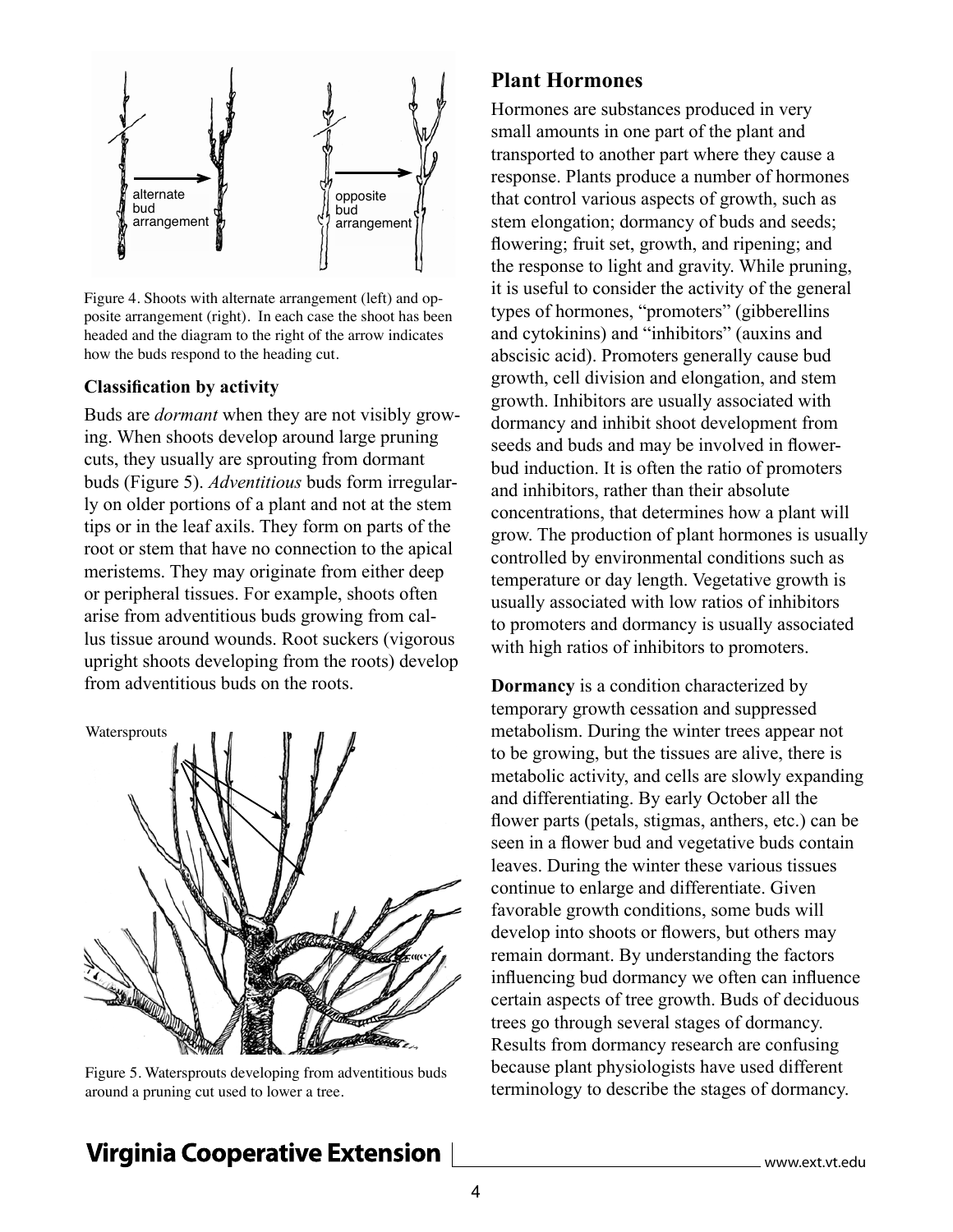Plant physiologists currently describe dormancy in four stages.

*Para-dormancy* occurs in the mid to late summer when buds do not grow because inhibitors produced in the leaves and terminal buds inhibit bud growth. Para-dormancy can often be overcome by removing leaves (leaf stripping) along a section of a shoot so the axillary buds develop into shoots. Nurserymen often use this technique to produce trees with lateral branches (feathered trees). Using heading cuts to remove the terminal portion of a shoot will allow several axillary buds just below the cut to develop into shoots. Sometimes an application of growth promoters (gibberellins and/or cytokinins) will induce bud growth.

Sometimes axillary buds do not become dormant and develop into shoots within a few days of being formed. Such shoots are referred to as *sylleptic* shoots and are fairly common on vigorously growing peach trees, but are rarely produced on apple trees (Figure 6).

*Ecto-dormancy* occurs in the early fall, before defoliation, when plants do not grow because the environmental conditions are not conducive for growth. Growth will resume if the plants are exposed to suitable temperatures and day lengths.

*Endo-dormancy* occurs during the winter because there are high levels of inhibitors (abscisic acid)

within the buds. During this phase of dormancy the trees will not grow even under ideal growing conditions. The concentration of inhibitors declines as buds are exposed to chilling temperatures. Temperatures near 45˚F are ideal for chilling, but temperatures between 35˚ and 55˚ F will provide some chilling. The chilling requirement to satisfy dormancy for most varieties of apples and peaches grown in Virginia is about 1,000 and 800 hours, respectively. When the chilling requirement is satisfied, the level of inhibitors within the bud is low enough that growth may commence when environmental conditions are appropriate for growth. Avoid planting varieties with chilling requirements less than 800 hours because such varieties usually bloom early and are susceptible to frost.

*Eco-dormancy* occurs in the late winter, usually by mid January, after the chilling requirement has been satisfied. At this time the trees do not grow because conditions are unsuitable for growth. Growth will commence when trees are exposed to warm temperatures.

*Apical dominance* is a type of para-dormancy, where axillary bud growth is inhibited in the api cal meristematic zone. Axillary buds on fruit trees typically remain dormant for a prolonged period while the main shoot continues to grow. Apical dominance has been studied for more than 80



sylleptic sh

Figure 6. Sylleptic-shoot growth on peaches during the growing season (left) and during the winter (right). Arrows indicate sylleptic shoots.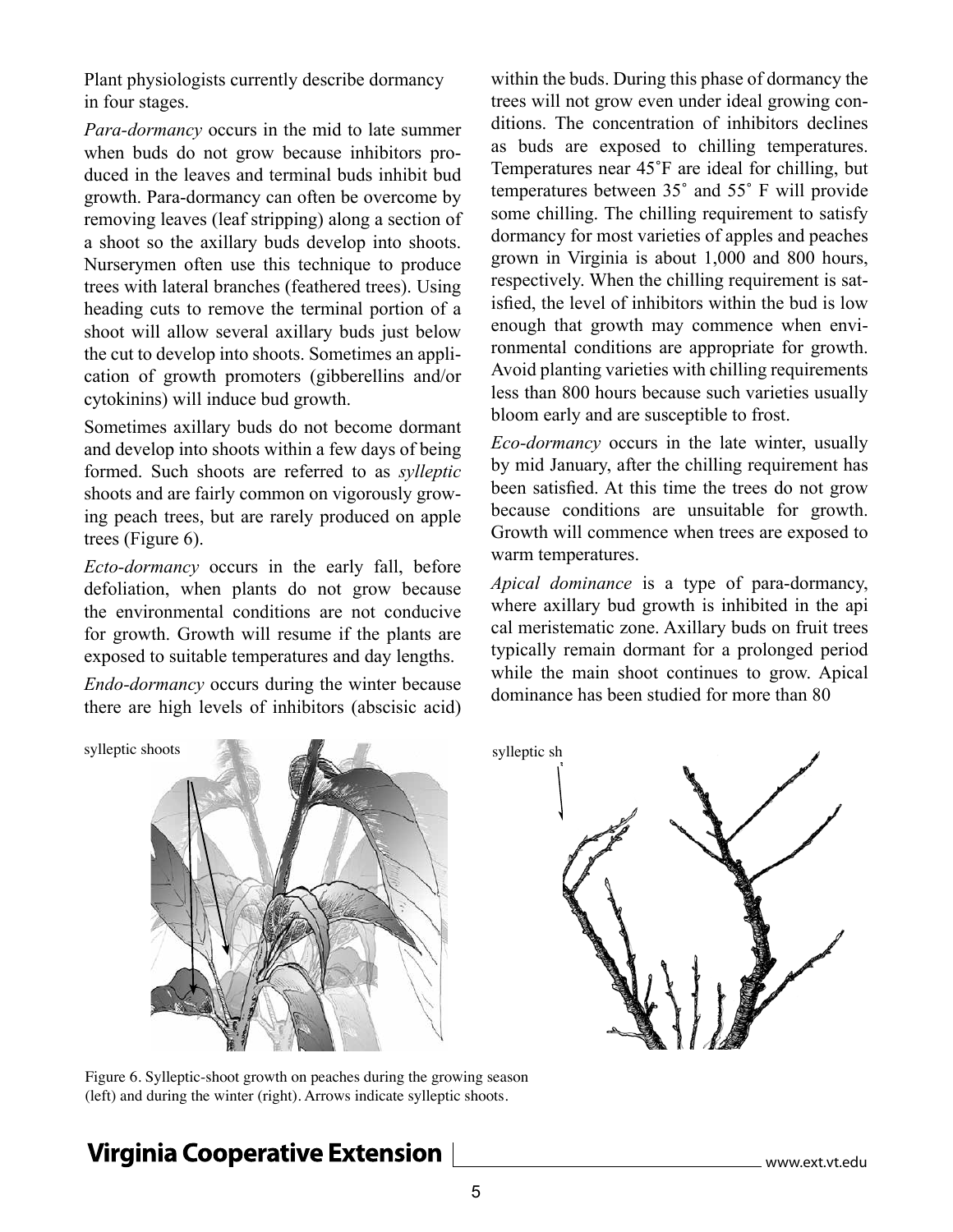years, and the exact mechanism is not yet fully understood, but it seems to be controlled by the relative concentrations of inhibitors and promoters. Growth of axillary buds is inhibited by high concentrations of auxin produced by the terminal bud. Auxin moves down the shoot, from cell to cell by gravity, so concentrations are highest near the shoot tip. Promoters are produced in the roots and are transported upward in the tree. Growth of axillary buds may occur at the base of shoots where concentrations of inhibitors are relatively low and concentrations of promoters are relatively high.

You can overcome apical dominance by removing the shoot tip, which is the source of auxin (Figure 7). The three or four buds immediately below a heading cut usually develop into shoots. Pinching annual plants to induce branching is a form of heading. Another way to overcome apical dominance is to notch buds. Notching involves cutting through the bark to hard wood, with a knife or hacksaw blade at about bloom time, just above a bud. The cut interrupts the downward flow of inhibitors, but not the upward flow of promoters, and releases the bud from dormancy. On vigorous upright oneyear-old shoots, notching often successfully overcomes dormancy in about 70 percent of the buds. Sometimes apical dominance can be overcome by spraying shoots with promoters (gibberellins and/ or cytokinins) just before bloom time.



Figure 7. One way to overcome apical dominance and inducing branching where we want branching is to head the shoot (A). If the shoot is not headed, the top several buds will develop into shoots (B). If the shoot is headed, several buds below the heading cut will develop into shoots (C).

### **Shoot bending**

Shoots bend in response to an auxin gradient within the shoot. Everyone who has grown plants in the house has noticed that plants tend to grow towards the light. This phenomenon is known as *photomorphism* and is caused by varying concentrations of auxin in different sides of a stem or shoot. Auxin causes cells to elongate, but auxin is destroyed by light. Therefore, there is a higher concentration of auxin on the dark side of a shoot and the cells on the dark side elongate more than cells on the sunny side of the shoot, causing the shoot to bend towards the light (Figure 8).



Figure 8. Photomorphism is the bending of a shoot towards the light. The auxin concentration is highest on the dark side of the stem and causes cells on that side to elongate, resulting in stem curvature.

Tree fruit producers have noticed a similar phenomenon where the tips of growing branches tend to bend upward, even when the branch was physically oriented to the horizontal. This condition, known as *gravimorphism*, is also caused by an auxin gradient within the branch in response to gravity. Auxin flows by gravity to the lower side of a limb. The subsequent accumulation of auxin is responsible for increased cell elongation on the underside of the limb, and the growing tip bends upward.

Another consequence of gravimorphism is the development of watersprouts from the upper surface of horizontally oriented limbs. Watersprouts are vertically growing shoots that develop from the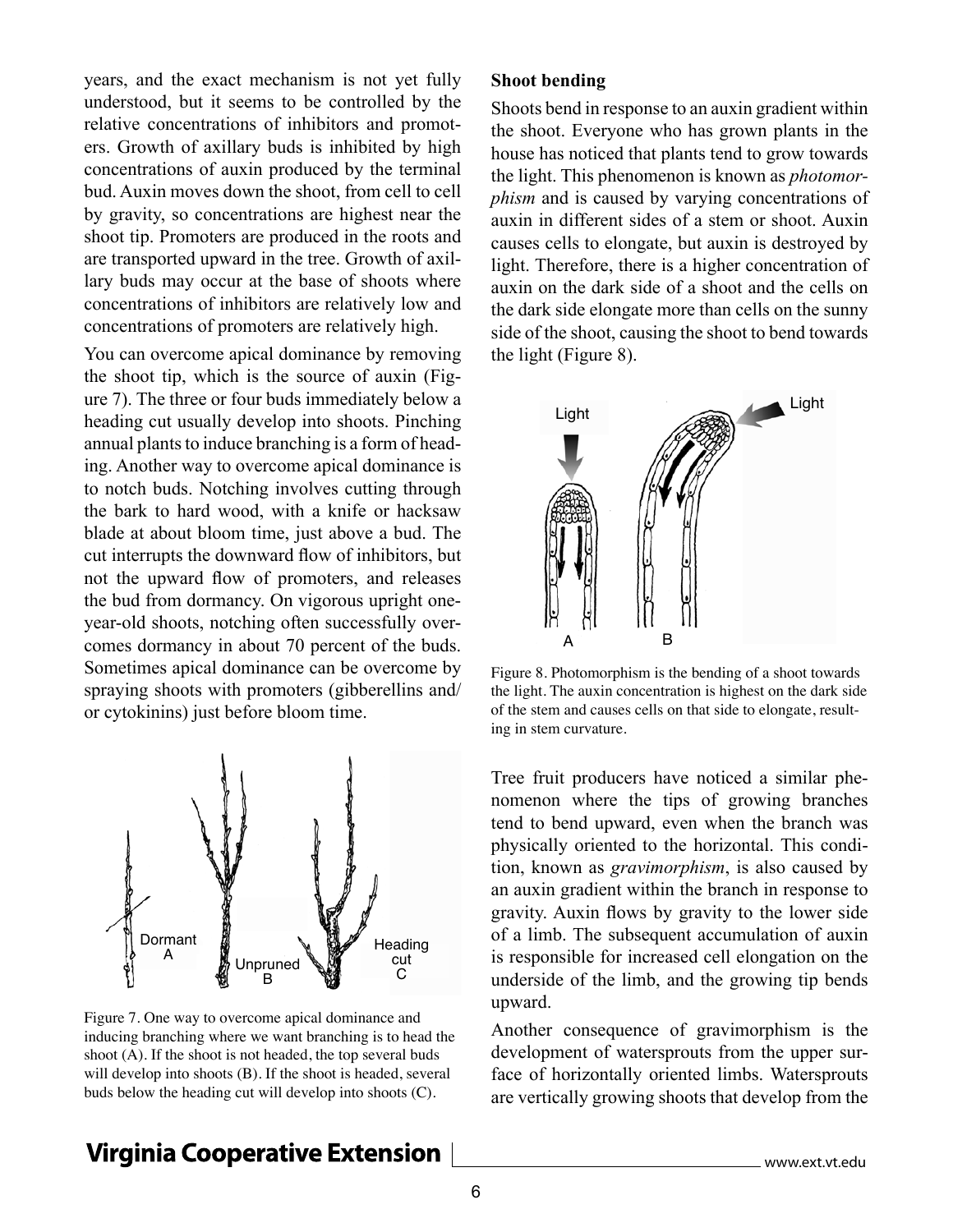upper surfaces of branches or near pruning cuts. High auxin concentrations on the underside of the limb inhibits growth of buds on the underside of the limb, but the concentration of auxin on the upper side of the limb is inadequate to inhibit bud growth and many of these buds develop into watersprouts. Watersprouts are usually undesirable and their development can be suppressed by orienting limbs no more than 45 degrees from the vertical. Fruit trees are sometimes trained as espalier (tree fence). There are several ways to espalier trees, but one method involves orienting limbs to a horizontal position. This system induces many watersprouts along the length of the branches. Watersprout development can be greatly suppressed by orienting limbs 45 to 60 degrees above horizontal (Figure 9).

Reducing tree height by cutting into large diameter branches or trunks often results in the development of vigorous watersprouts around the cut. There are buds buried in the bark that normally remain dormant. However, a severe pruning cut will release these buds from dormancy.



Figure 9. Auxin distribution within a stem is controlled by gravity. When limbs are oriented from vertical to about 60 degrees from vertical, auxin is distributed fairly evenly around the limb and buds develop into shoots fairly symmetrically around the limb (A and B). Auxin accumulates on the underside of flat limbs (C and D) and inhibits growth of buds on the underside. Auxin concentration is low on the upper side and buds are not inhibited and develop into strong watersprouts.

# **Additional Pruning Facts**

### **Pruning is a dwarfing process**

Pruning increases vegetative growth near the pruning cut and this gives the illusion that pruning stimulates growth. However, the weight of a tree that was pruned annually is always less than the weight of a nonpruned tree.

### **Pruning reduces yield**

Pruning removes wood with flower buds, and thus potential fruit. Yield from pruned trees is nearly always less than yield from nonpruned trees, but fruit quality is improved by pruning. Pruning improves fruit size by increasing the amount of leaf area per fruit. Pruning improves light distribution throughout the tree, which is important for the development of fruit red color and sugar levels.

### **Pruning delays fruiting**

Pruning encourages vegetative growth rather than reproductive growth in young trees. A nonpruned tree will always flower and produce fruit earlier in the life of the tree than a pruned tree. The reason young trees are pruned is to induce branches to develop where they are wanted and to develop a strong tree structure that will support large crops as the tree matures. As a tree matures the physiology changes from vegetative growth to reproductive growth. To obtain high annual yields of mature trees, it is important to minimize fruiting until trees have nearly filled their space. Pruning is one technique used to delay fruiting of young trees.

# **Summer pruning**

Summer pruning involves the selective removal of leafy shoots during the growing season. Responses to summer pruning vary with time of pruning, severity of pruning, tree vigor, geographical location, and variety. Several researchers evaluated summer pruning during the 1980s and several general statements can be made about the practice.

Summer pruning reduces within-tree shade and usually improves fruit red color development and sometimes improves flower bud development.

Summer pruning removes leaves that produce photosynthates (sugars) for growth of all tree parts. Summer pruning sometimes reduces fruit size and sugar levels.

Due to reduced whole-tree photosynthesis, summer pruning suppresses late-season trunk enlargement and root growth.